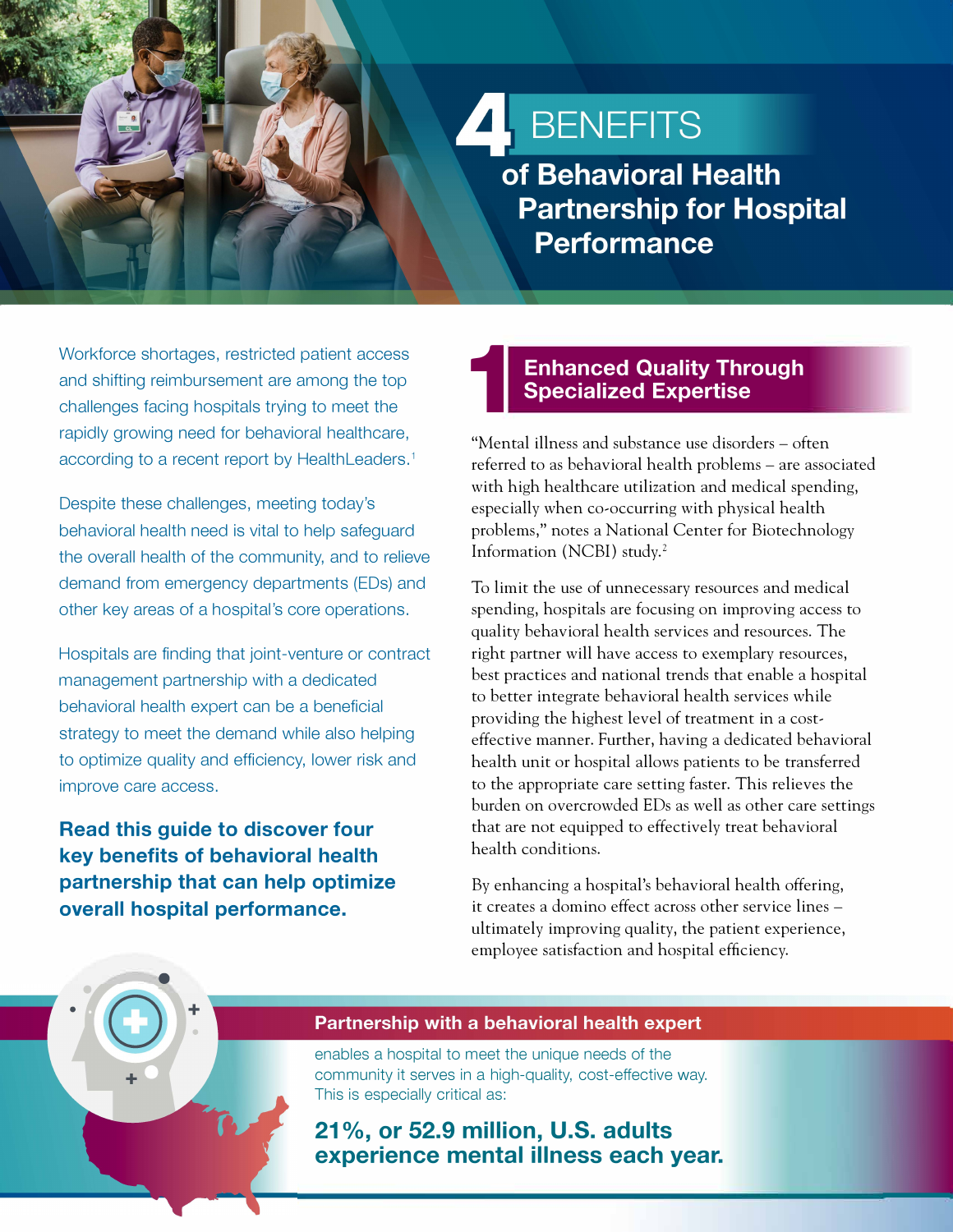# **Greater Clinical and Operational Efficiency**

Through the support of a partner, a hospital can begin to improve clinical and operational processes and efficiency in areas such as:

### **Staff Optimization**

A [recent guide](https://kindredhealthcare.com/our-services/behavioral-health/5-ways-behavioral-health-expertise-benefits-recruitment-and-retention) highlights that an experienced partner will have a team with both local and national reach, dedicated to recruiting top talent. This enables the program to effectively locate and hire highly-trained talent that matches the culture of the hospital and the specific needs of the community.

Once hired, employee support through training and educational pathways is crucial for continually enhancing an employee's skillset and delivering high-quality outcomes. Doing so leads to greater employee satisfaction and retention. Further, a partner can provide guidance on the most efficient use of limited resources, making the unit more effective overall and requiring less staff.

### **Enhanced Quality Outcomes**

Having a team of focused experts allows the hospital to leverage the latest trends, data and best practices promoting efficiency and quality outcomes. Partnership enables hospital leadership to focus on their core acute services and helps relieve the burden of managing a behavioral health program.



By nature of the conditions treated, there is an inherent risk in treating behavioral health patients. Whether it's through reducing the risk of self-harm for a patient within the behavioral health unit, or quickly identifying disorders such as depression or anxiety in a patient receiving care in another setting, having proper behavioral health resources and training to successfully



help patients recover can benefit the entire hospital. This not only reduces risk during treatment, but also reduces the possibility for rehospitalization, since health needs are addressed in the same care episode.

#### **There are a variety of innovative solutions being used in behavioral health to reduce risk including:**

#### **Electronic Health Records (EHR)**

An EHR system can help identify what additional services may be required for a patient to recover through detailed logging of patient data. Given the connection between physical and mental health, EHRs can help uncover previously unknown behavioral health disorders, allowing a patient to receive prompt treatment and avoid readmission. This is especially important as depression among hospitalized patients can often go unrecognized and therefore untreated.<sup>3</sup>

### **Wearable Devices**

Wearable devices, such as patient wrist bands, can play a crucial role in lowering both patient and staff risk. These devices can alert staff when a patient has left their room - keeping patients safe and helping staff maintain hospital compliance. Utilizing wearable devices that keep care teams compliant with patient check-ups on a regular basis not only lowers the risk of reportable offenses by a patient, but helps patient receive the highest quality of care at all times.